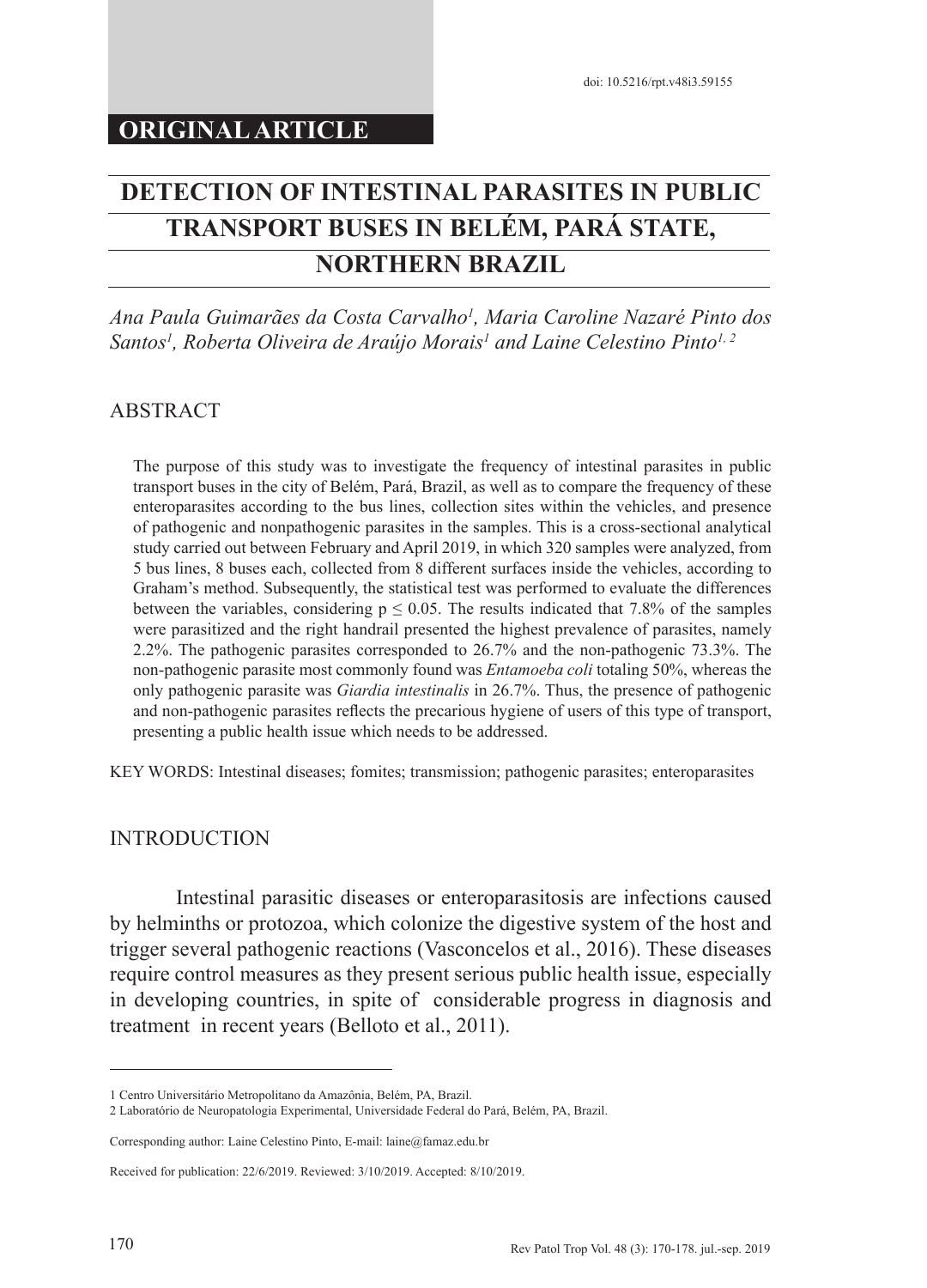Intestinal parasite infections are prevalent in some regions of Brazil, mainly in low-income populations, due to socioeconomic factors and facilitating conditions such as: precarious basic sanitation, climatic conditions, unhealthy housing, poor or non-existent hygiene practices, malnutrition, as well as the lack of effective public policies (Visser et al., 2011; Belo et al., 2012; Leite et al., 2014; Nunes et al., 2014).

One of the factors that contribute to increase enteroparasites is the propagation of several forms of infection. In this sense, fomites act as an important mode of transmission, since these objects may be contaminated by protozoan cysts and helminth eggs which remain viable on these surfaces for quite a while (Valadares et al., 2014; Lima et al., 2015).

Among the carriers, public transport buses are, therefore, potential transmission sources (Rodrigues et al., 2006). Several studies have been carried out in Brazil to describe the forms of parasite existence in buses. However, there are no studies in the Northern region of Brazil regarding the prevalence of microorganisms in these sites that may contribute to the implementation of prevention measures for the population (Rodrigues et al., 2006; Murta & Massara, 2009; Fernandes et al., 2012; Gomes et al., 2016).

Thus, the aim of this study was to investigate the frequency of intestinal parasites in public transport buses in the city of Belém, Brazil, as well as to compare the frequencies according to the bus lines, collection points within the buses, and pathogenic and non-pathogenic parasites in the samples.

## MATERIAL AND METHODS

# *Delimitation of the study*

The municipality of Belém is located in the northeast of the State of Pará, with approximately 1,393,399 inhabitants according to the Brazilian Institute of Geography and Statistics (IBGE, 2018). The local economy is based on commerce and services, which means a large number of people circulating around the capital city in public transport. (Pará, 2018a). According to the Secretary of Urban Mobility of Belém (SEMOB) there are approximately 1,188 buses circulating daily, with around 188 lines serving the population (Pará, 2018b).

This is a cross-sectional analytical study, in which 320 samples were analyzed, according to Vieira (2013). Therefore, slides were collected from eight buses from each of five public transports lines, in the most populous neighborhoods of the capital.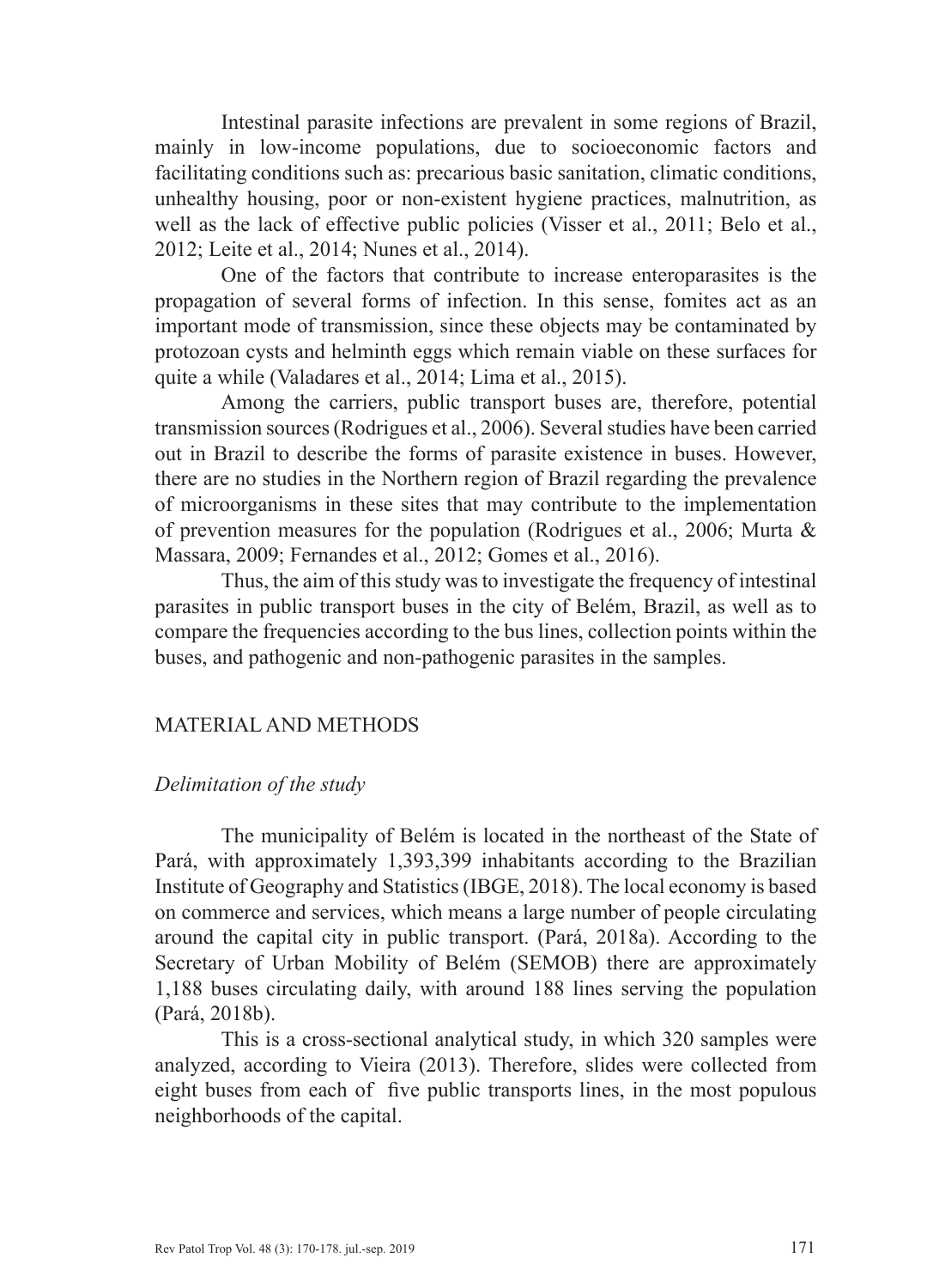## *Sample collection*

Samples were collected in each bus, at the end of a week day, from February to April 2019, using the method described by Graham (1941), modified to an object surface (Albano et al., 2016), by positioning transparent adhesive tape (6x5cm), in duplicate, six times on each collection site in an area of ~30 cm. Eight areas in the buses were selected: seats, roulettes, entrance door, exit door, right handrail, left handrail, collector's table and digital reader. The collection on each bus took approximately 30 minutes. Thereafter, each tape was placed longitudinally on a microscope slide.

### *Procedure and analysis*

After collection, each slide was covered individually and transported under refrigeration, at a temperature of  $8^{\circ}$  C in thermal boxes to the Parasitology sector of the Laboratory of the Centro Universitário Metropolitano da Amazônia (UNIFAMAZ). For analysis, the pieces of adhesive tape were carefully unstuck, stained with Lugol solution (5%), stuck and examined with the aid of an optical microscope (Nikon Eclipse) applying a 10x and 40x objective. The positive slides were photographed and to ensure the reliability of the results, a double observation was performed.

#### *Statistical analysis*

Data obtained were organized in a Microsoft Excel program. Statistical analyzes were performed using the Bioestat 5.23 software, through the chi square test and G test to evaluate the existence or not of significant differences between the frequency of enteroparasites according to the bus line, collection site, pathogenic and nonpathogenic parasites. The significance level considered was  $p \leq 0.05$ .

#### **RESULTS**

A total of 40 buses were analyzed on five different public transports lines, with eight buses from each line and eight samples collected from each bus. The results showed that 7.8% (25/320) of the slides were parasitized. Among the bus lines, line 2 presented the highest prevalence of parasites with 2.5% (8/320). However, there was no significant difference among the analyzed lines ( $p = 0.26$ ) (Table 1).

Regarding the collection sites, the right handrail presented a predominance of parasites with 2.2% (7/320), followed by the entrance door with  $1.3\%$  (4/320) (p = 0.42) (Table 2).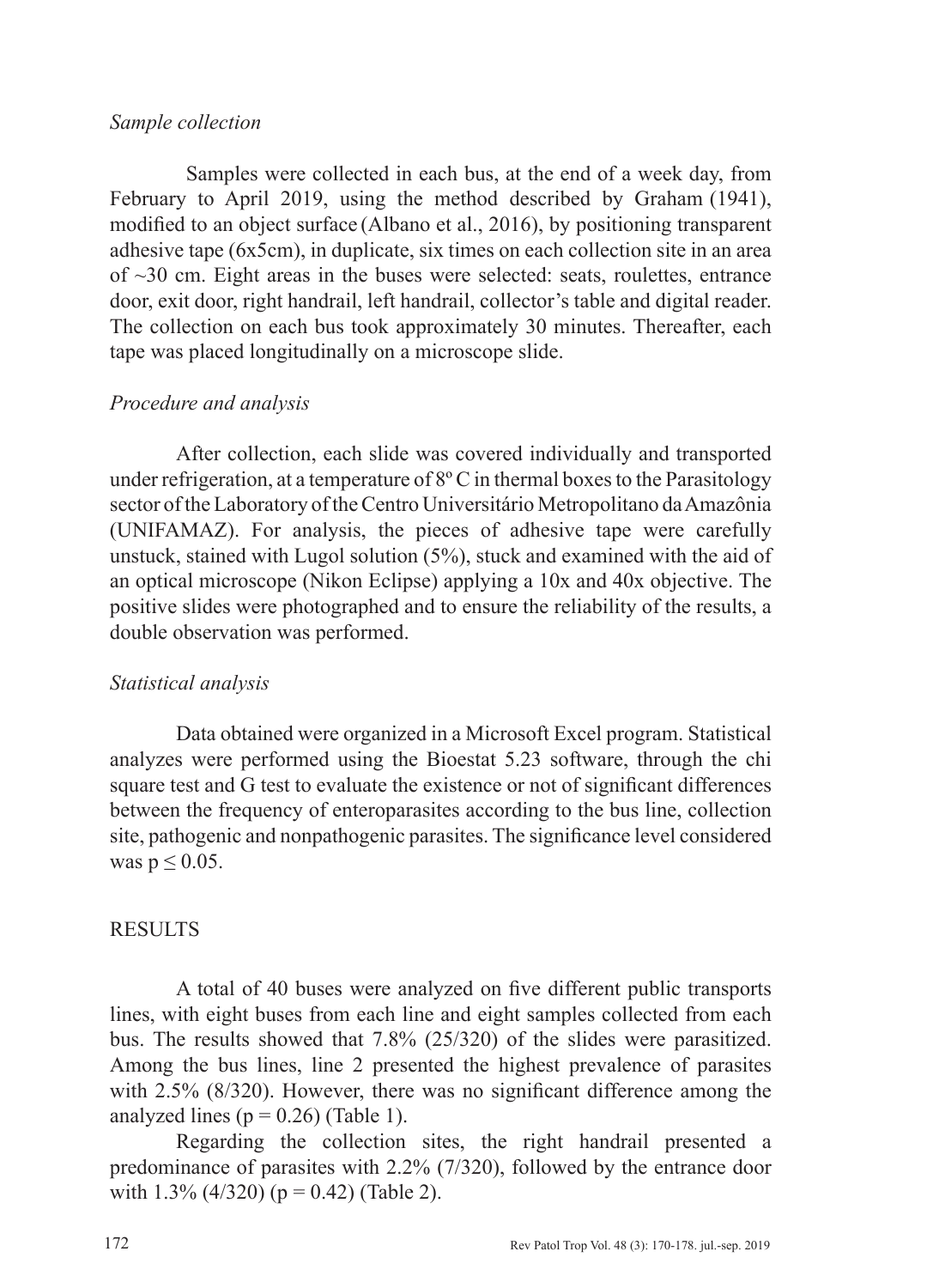| Lines | Positive<br>$n$ (%) | Negative<br>$n$ (%) | p value |
|-------|---------------------|---------------------|---------|
| 1     | $3(0.9\%)$          | $61(19.1\%)$        |         |
| 2     | $8(2.5\%)$          | 56 (17.5%)          |         |
| 3     | $6(1.9\%)$          | 58 (18.1%)          | 0.26    |
| 4     | $6(1.9\%)$          | 58 (18.1%)          |         |
| 5     | $2(0.6\%)$          | $62(19.4\%)$        |         |
| Total | $25(7.8\%)$         | 295 (92.2%)         |         |

*Table 1.* Frequency of enteroparasites in public transport buses in Belém-PA, according to the bus lines analyzed.

*Table 2.* Frequency of enteroparasites in public transport buses in Belém-PA, according to the collection sites.

| Collection sites  | Positive<br>$n$ (%) | Negative<br>$n$ (%) | p value |
|-------------------|---------------------|---------------------|---------|
| Entrance door     | $4(1.3\%)$          | $36(11.3\%)$        |         |
| Exit door         | $3(0.9\%)$          | $37(11.6\%)$        |         |
| Left Handrail     | $3(0.9\%)$          | $37(11.6\%)$        |         |
| Right Handrail    | $7(2.2\%)$          | 33 (10.3%)          | 0.42    |
| Roulettes         | $1(0.3\%)$          | 39 (12.2%)          |         |
| Digital reader    | $2(0.6\%)$          | 38 (11.9%)          |         |
| Collector's table | $3(0.9\%)$          | $37(11.6\%)$        |         |
| Seat              | $2(0.6\%)$          | 38 (11.9%)          |         |
| Total             | $25(7.8\%)$         | 295 (92.2%)         |         |

Regarding the presence of pathogenic and non-pathogenic parasites on the objects, 26.7% (8/30) of the positive samples presented pathogenic parasites and  $73.3\%$  (22/30) non-pathogenic parasites (p = 0.74) (Table 3). The most common non-pathogenic parasite was *Entamoeba coli* in 50% (15/30) of the positive samples, whereas the only pathogenic parasite was *Giardia intestinalis* in 26.7% (8/30) of the cases (Figure).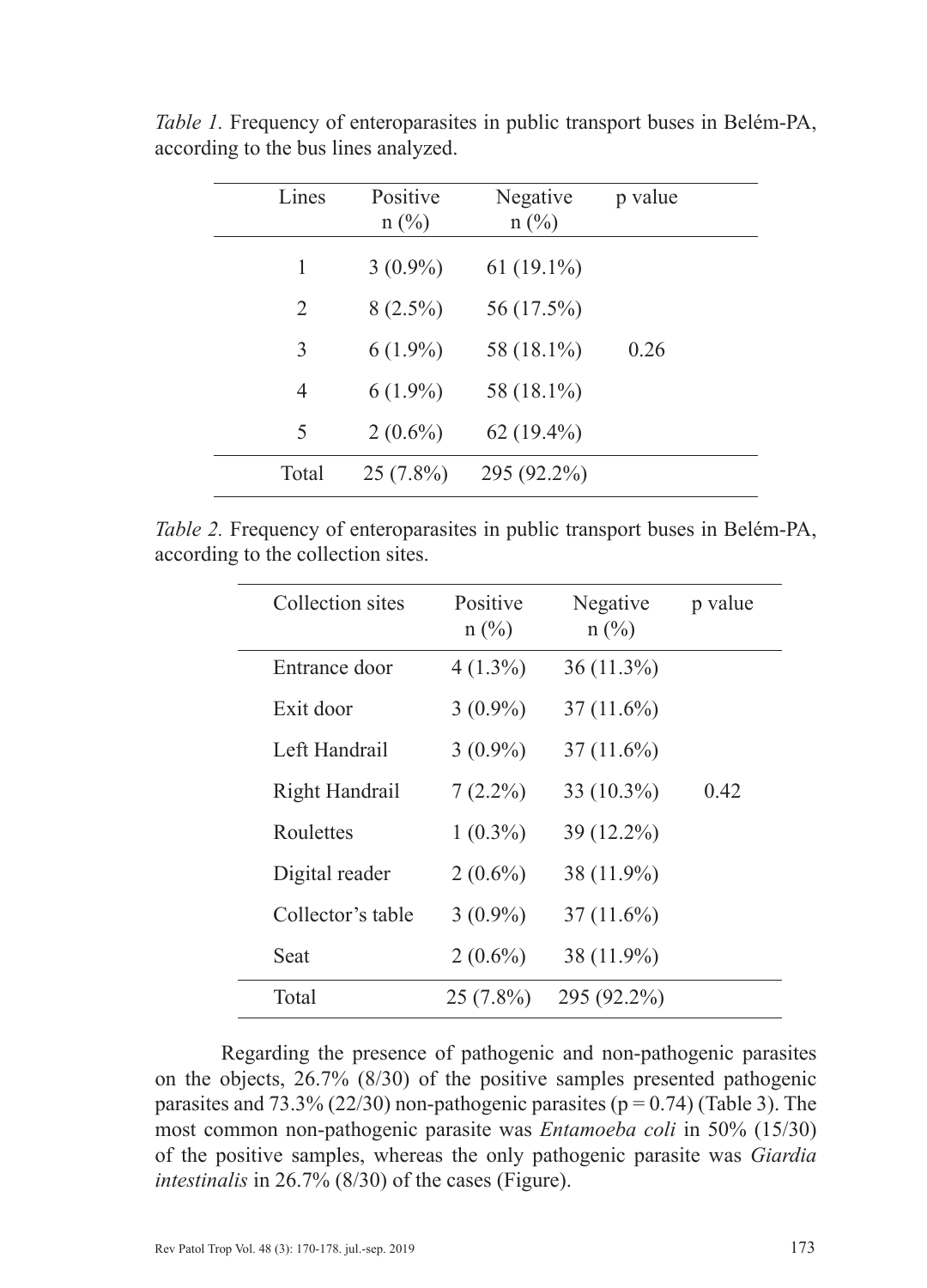| Collection sites  | Pathogenic<br>$n$ (%) | Non-pathogenic<br>$n$ (%) | p value |
|-------------------|-----------------------|---------------------------|---------|
| Entrance door     | $3(10\%)$             | $3(10\%)$                 |         |
| Exit door         | $1(3.3\%)$            | $2(6.7\%)$                |         |
| Left Handrail     | $1(3.3\%)$            | $2(6.7\%)$                |         |
| Right Handrail    | $2(6.7\%)$            | $7(23.3\%)$               | 0.74    |
| Roulettes         | $0(0\%)$              | $2(6.7\%)$                |         |
| Digital reader    | $0(0\%)$              | $2(6.7\%)$                |         |
| Collector's table | $1(3.3\%)$            | $2(6.7\%)$                |         |
| Seat              | $0(0\%)$              | $2(6.7\%)$                |         |
| Total             | 8(26.7%)              | 22 (73.3%)                |         |

*Table 3.* Prevalence of pathogenic and non-pathogenic enteroparasites in public transport buses in Belém-PA, according to the collection sites.



*Figure.* Prevalence of enteroparasites by species in the positive samples of the public transport buses of Belém-PA.

## DISCUSSION

Buses are reservoirs of enteroparasites, being an important source of infection to new hosts (Rodrigues et al., 2006; Murta & Massara, 2009). Therefore, the study identified that 7.8% of the samples were parasitized and parasites were found in all bus lines and collection sites.

This was the first study carried out in the Northern region of Brazil regarding the detection of parasites in buses. To date, studies have been conducted in the South and Southeast regions and have shown different prevalence rates of enteroparasites. In this sense, Gomes et al. (2016) analyzed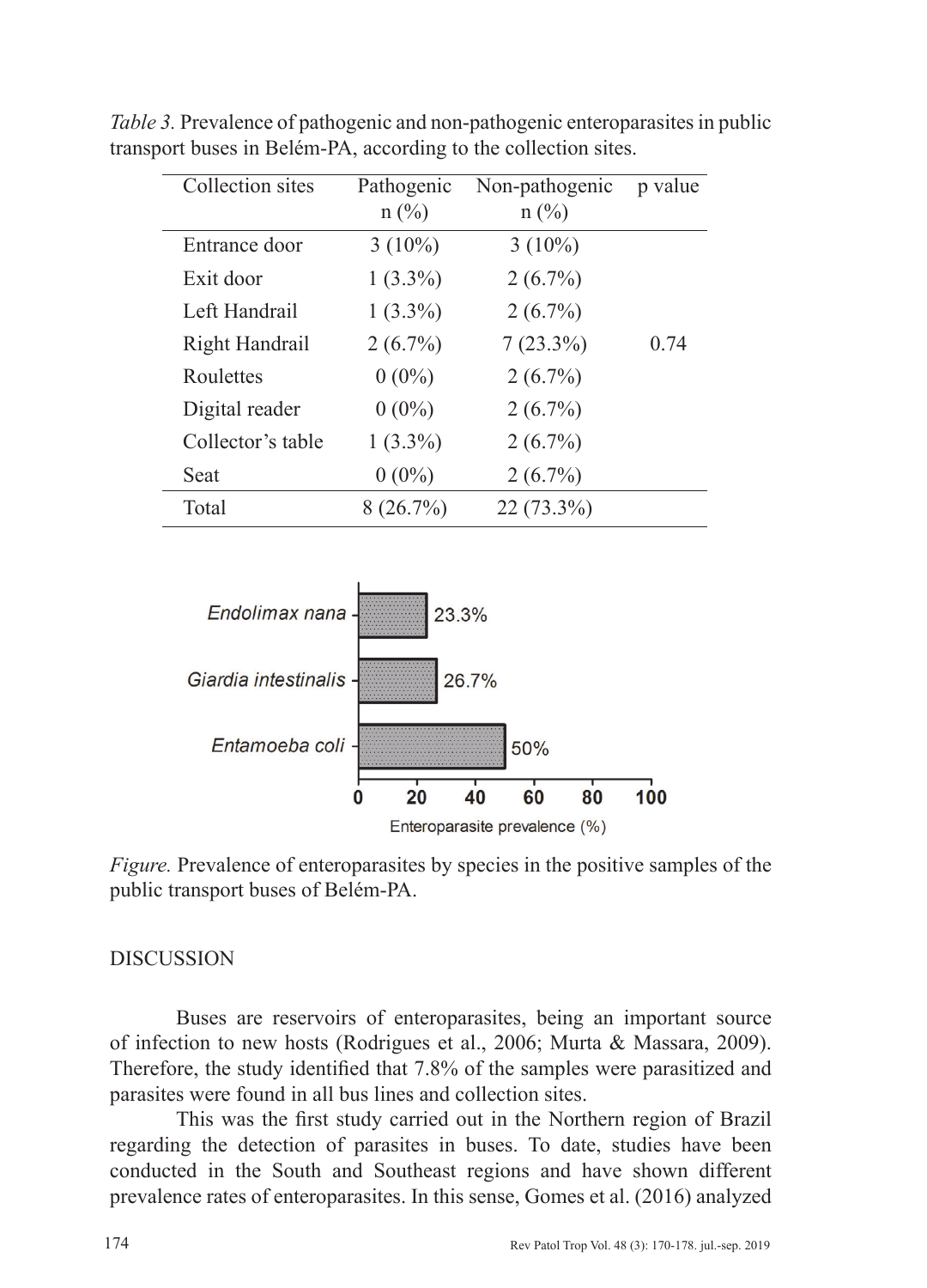300 samples on buses from Patos de Minas (MG) and detected a prevalence of 1.3%. Also in the public transport system in Belo Horizonte (MG), 17.3% (57/330) positivity for enteroparasites was noted (Murta & Massara, 2009). These data confirmed our results, considering the sample size.

In addition, Andrade et al. (2017) detected 39.8% positive slides (86/216) from two bus lines in Diamantina (MG). Similarly, Borges et al. (2009) investigated 16 buses from Uberlândia (MG) and identified 6 parasitized buses (37.5%). In contrast, a high prevalence of enteroparasites was observed in buses in Vitória (ES) with 70% (28/40) positive samples (Fernandes et al., 2012).

The present study was performed in buses that circulate in the five most populous neighborhoods of Belém, capital city of Pará. Currently, this city presents one of the ten worst sanitation indices in the country, suggesting that the results observed in the five lines may be related to inefficient basic health services in these districts since less than half the population there has access to adequate sanitation (Instituto Trata Brasil, 2018).

The absence of this service triggers the spread of parasites in Brazil. In this context, in a study with 182 children and youths in Altamira (PA), a direct relationship was observed between the parasitism index of the population and poor sanitary conditions (Baptista et al., 2013).

The same was observed by Bussato et al. (2014), when evaluating the results of parasitological examinations of the population attended at Family Health Centers (FHC) in Chapecó (SC), in which FHCs with a higher prevalence of enteroparasites presented the worst basic sanitation.

Regarding the collection sites, the highest frequency of parasites was on the right handrail in 2.2% of the samples. These results corroborate other studies, which found a higher prevalence of enteroparasites on the right handrail, namely 3.3% (11/330) (Murta & Massara, 2009) and 18.3% (39/216) (Andrade et al. 2017) of the positive samples.

These data suggest that these places present a greater area of contact with the passengers' hands, resulting in their being focal points for these microorganisms (Rodrigues et al., 2006).

Moreover, parasitism in the samples may be associated with inadequate cleaning of the buses as well as inefficient hand washing by the passengers, since the skin is an important means of contamination by pathogens (Proença et al., 2018).

In our study, *G. intestinalis* was the only pathogenic parasite found in 26.7% (8/30) of parasitized samples. This result is similar to the study by Gomes et al. (2016), in which 1.3% (4/300) of the samples were positive for *G. intestinalis*, being the only parasite identified, whereas in Diamantina, 3.6% (6/216) positive samples were found (Andrade et al., 2017).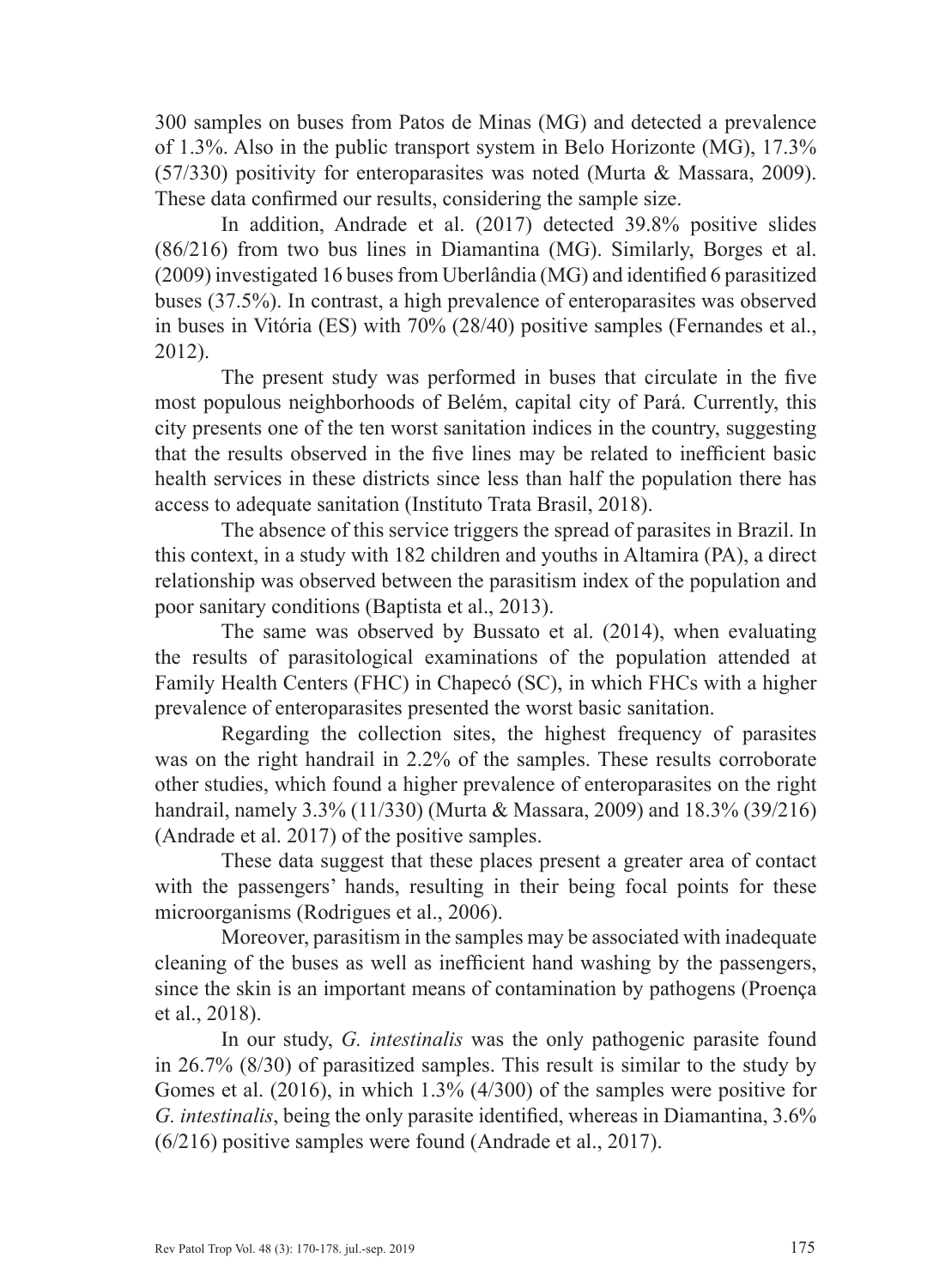These data differ from the study carried out in public transport in Curitiba (PR), in which only helminth eggs (*Taenia* sp and *Schistosoma mansoni*) and nematode larvae were detected (Rodrigues et al., 2006) and the study conducted in Vitória (ES), where only protozoans *E. coli, Entamoeba histolytica* and *Endolimax nana* were recognized (Fernandes et al., 2012).

The presence of *G. intestinalis* may be due to the prevalence of this protozoan in the population that uses public transport. Studies performed in different regions of Brazil have shown that this is one of the most prevalent pathogenic parasites (Filho et al., 2012; Benitez et al., 2016; Nunes et al. 2016; Banhos et al., 2017).

*E. coli* and *E. nana* represent the highest percentage of parasites, corroborating results found by Andrade et al. (2017) who obtained 52.1% (88/169) and 30.7% (52/169) positive samples for these parasites, respectively. As well as the study by Fernandes et al. (2012), in which 57.5% (23/40) samples were positive for *E. coli* and 10% (4/40) for *E. nana*. In contrast, Borges et al. (2009) demonstrated a low prevalence of the non-pathogenic *E. coli* and detected the presence of *Enterobius vermicularis* eggs.

Among the limitations of the study, the difficulty to obtain authorization to collect the samples inside the buses is highlighted, due to lack of information on the type of investigation and its importance, as well as the guarantee regarding data confidentiality. Another limitation refers to the method used, since no form of helminth was identified, which may be related to its sensitivity to certain evolutive forms or the prevalence of these parasites in the user population (Fernandes et al., 2012).

However, the methodology adopted was based on different studies that detected the prevalence of both protozoa and helminth in bus samples (Borges et al., 2009; Fernandes et al., 2012; Gomes et al., 2016; Andrade et al., 2017), reinforcing the importance of choosing an appropriate method to carry out this type of investigation.

The presence of pathogenic and non-pathogenic parasites in the analyzed sites, therefore, indicates the precarious hygiene of the users and of these means of transport, taking into account the environment and the socioeconomic level as factors that directly interfere in the propagation of these parasites. Therefore, preventive measures are required in order to minimize the risks of transmission and a possible public health problem.

## ACKNOWLEDGMENTS

The authors are grateful to the Centro Universitário Metropolitano da Amazônia (UNIFAMAZ) for the financial support.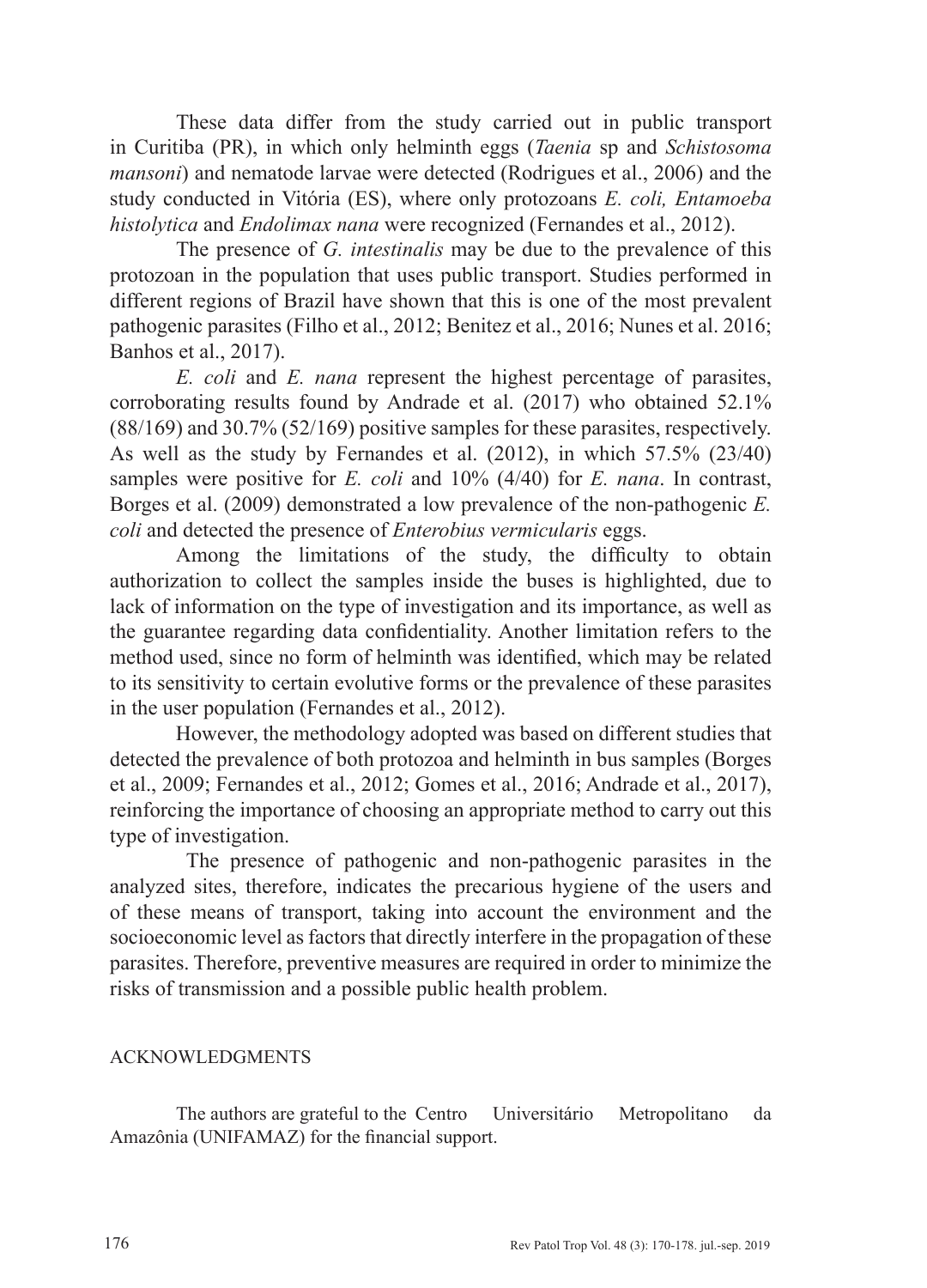#### **REFERENCES**

- 1. Albano FAP, Dos Santos JHS, Dos Santos JP, Freire SM. Frequência de estruturas parasitárias em banheiros e salas aula de escolas públicas de Teresina, Piauí. *Rev Patol Trop 45*: 192-202, 2016.
- 2. Andrade SS, Teodoro LM, Viana DJS, Canuto-Sales EM, Oliveira GHB, Bôas SV, Barata RA. Intestinal parasites in public transport buses from the city of Diamantina, Minas Gerais, Brazil. *Res Rep Trop Med 8*: 59-63, 2017.
- 3. Banhos EFDB, Rocha JAMD, Pimentel ML, Batista ETM, Silva MS. Prevalence and risk factors for intestinal parasite infections in schoolchildren, in the city of Santarém, Pará state, Brasil. *ABCS Health Sci 42*: 137-142, 2017.
- 4. Baptista AB, Ramos LS, Santos HAG. Prevalência de enteroparasitos e aspectos epidemiológicos de crianças e jovens do município de Altamira- PA. *Rev Pesq Saúde 14*: 77-80, 2013.
- 5. Belloto MVT, Santos-Júnior JE, Macedo EA, Ponce A, Galisteu KJ, Castro E, Tauyr LV, Rossit ARB, Machado RLD. Enteroparasitoses numa população de escolares da rede pública de ensino do Município de Mirassol, São Paulo, Brasil. *Rev Pan-Amaz Saúde 2:* 37-44, 2011.
- 6. Belo VS, Oliveira RB, Fernandes PC, Nascimento BWL, Fernandes FV, Castro CL, Santos WB, Silva ES. Fatores associados à ocorrência de parasitoses intestinais em uma população de crianças e adolescentes. *Rev Paul Pediatr 30:* 195-201, 2012.
- 7. Benitez AN, Mareze M, Miura AC, Bruniere DTSC, Ferreira FP, Mitsuka-Breganó R, Navarro, IT. Abordagem da saúde única na ocorrência de enteroparasitas em humanos de área urbana no nordeste do Paraná. *Arq Ciênc Vet Zool Umuarama 19*: 203-208, 2016.
- 8. Borges CA, Cruz JM, Paula FM. Intestinal parasites inside public restrooms and buses from the city of Uberlândia, Minas Gerais, Brazil. *Rev Inst Med Trop São Paulo 51*: 223-225, 2009.
- 9. Bussato MA, Antoniolli MA, Teo CR, Ferraz L, Poli G, Tonini P. Relação de parasitoses intestinais com as condições de saneamento básico. *Cienc Cuid Saude 13*: 357-363, 2014.
- 10. Fernandes AAL, Rangel CD, Sena CJC, Rangel CV, Moraes R. Diversidade de bactérias, fungos e formas de resistência de parasitos em duas rotas de ônibus do transporte coletivo da cidade de Vitória- ES. *Rev Cient da Fac Pio XII 11*: 39-45, 2012.
- 11. Filho AAO, Abrantes HFL, Fernandes HMB, Viana WP, Pinto MSA, Cavalcanti AL, Freitas FIS. Perfil enteroparasitológico dos habitantes de uma cidade do nordeste do Brasil. *Rev Bras Clin Med São Paulo 10:* 82-179, 2012.
- 12. Gomes TM, Da Silva JOR, Cardoso SRA. Pesquisa de enteroparasitas em meios de transporte público urbano da cidade de Patos de Minas-MG-Brasil. *Psicol Saúde Deb 2:* 74-99, 2016.
- 13. Graham CF. A device for the diagnosis of Enterobius infection. *Am J Trop Med 21*: 159-161, 1941.
- 14. IBGE. Instituto Brasileiro de Geografia e Estatística. 2018. *Panorama de Belém*. Available in: https://cidades.ibge.gov.br/brasil/pa/belem/panorama. Accessed in: 01/05/2019.
- 15. Instituto Trata Brasil Associados. 2018. *Ranking do Saneamento Instituto Trata Brasil*. Available in: http//www.tratabrasil.org.br/imagens/estudos/itb/ranking-2018/relatóriocompleto.pdf. Accessed in: 01/05/2019.
- 16. Leite RO, Toma HK, Adami YL. Diagnóstico parasitológico e molecular de enteroparasitos entre crianças residentes e funcionários de uma instituição beneficente para menores no município de Niterói-RJ, Brasil. *Rev Patol Trop 43*: 446-458, 2014.
- 17. Lima TC, Ferreira DRS, Leite KA, Santos PM, Santos GA, Amor ALM. Análise parasitológica de elementos sanitários de uma instituição de ensino superior. *Rev Cereus 7*: 151-162, 2015.
- 18. Murta FL, Massara CL. Presença de ovos de helmintos intestinais em ônibus de transportes público em Belo Horizonte -MG- Brasil. *Rev Patol Trop 38*: 207-212, 2009.